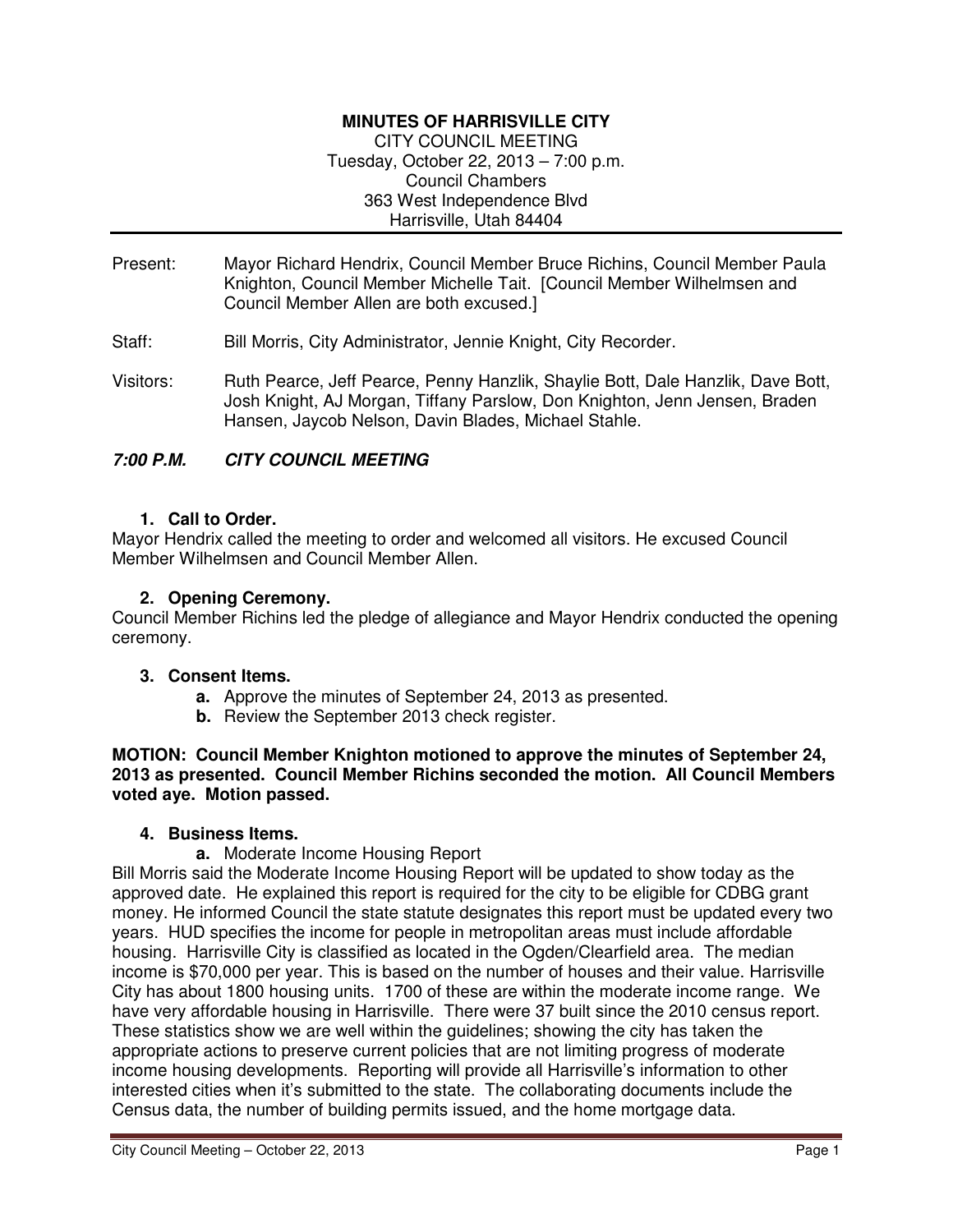Council Member Knighton pointed out a discrepancy in the total area included in both the Moderate Income Housing Report and the Capital Investments Plan. The Capital Investments Plan has 2.7 square miles vs. 3.0 square miles listed in the Moderate Income Housing Plan. Bill Morris explained there has been some annexation since the previous Capital Investments Plan. He said the figure in the Moderate Income Housing Plan is more accurate and he will update the Capital Investments Plan to reflect the correct number. He recommended approval with these changes. Council Member Richins asked when this plan was last updated. Bill Morris responded in 2010.

### **MOTION: Council Member Tait motioned to approve the 2013 Moderate Income Housing Plan with the proposed changes. Council Member Richins seconded the motion. All Council Members voted aye. Motion passed.**

**b.** Discussion/possible action on adopting the Capital Investments Plan for 2013-14. Bill Morris explained the Capital Investments Plan is for all intents and purposes the city wish list. Once approved, the plan is submitted to the Wasatch Regional Council to apply for CDBG grants. One of the items listed is to bring the entrance of the city office building into ADA compliance. His hope is that the city will receive a grant to pay for this improvement. A few clerical errors such as typos included in the vision statement under leadership, the square miles of the city boundary, the word conscious was changed to conscience were corrected. Council Member Knighton said she would send a few suggestions to reword some of the sentences.

Bill Morris said the parking lot west of the park was the completion of phase 3 of the Park Renovation Project. The overlay of 1100 North has been completed as well as the slurry seal. The slurry seal will be a recurring project. Phase 4 of the Park Renovation Project is the paving of the parking lot on Hwy 89 north of Ben Lomond Animal Hospital where the old houses that were demolished used to be. This may or may not be done.

Other items on a 5-10 year plan are the reconfiguring of Franklin Circle trails, golf and recreation items. A new pathway plan is to be adopted. The Storm drain item should be \$4 million not \$8 million. Appendix B has this listed as \$4 million. Council Member Knighton asked for clarification that \$4 million is the correct and planned number. Bill Morris confirmed this is correct based on a study conducted in 2001. It could be less than that.

Another 5-10 year project is the widening of Larsen Lane from Hwy 89 through Washington Blvd. The projected cost is \$3 million for this project.

Bill Morris requested approval of this plan to allow for the appropriate public hearing processes to be met. The projected cost of Main Park Renovation Project Phase 4 was updated to \$200,000.

### **MOTION: Council Member Richins motioned to approve the Capital Investment Plan for 2013-14 including the changes discussed. Council Member Tait seconded the motion. All Council Members voted aye. Motion passed.**

**c.** Play Unplugged Discussion

Council Member Richins gave a brief overview of the Play Unplugged Program he was introduced to at the Utah League of Cities and Towns training in September.

This program is designed to encourage kids to choose activities that promote being active rather than playing video games or other electronic devices. Started in Heber City, this program is paid for by the local businesses that participate. The program drives up business by attracting people and encouraging students to turn off electronics and go do something. The kids in turn earn a brag tag by participating in some kind of activity. Council Member Richins passed out an example of the brag tags that are collected. Some of the success has been driven by peer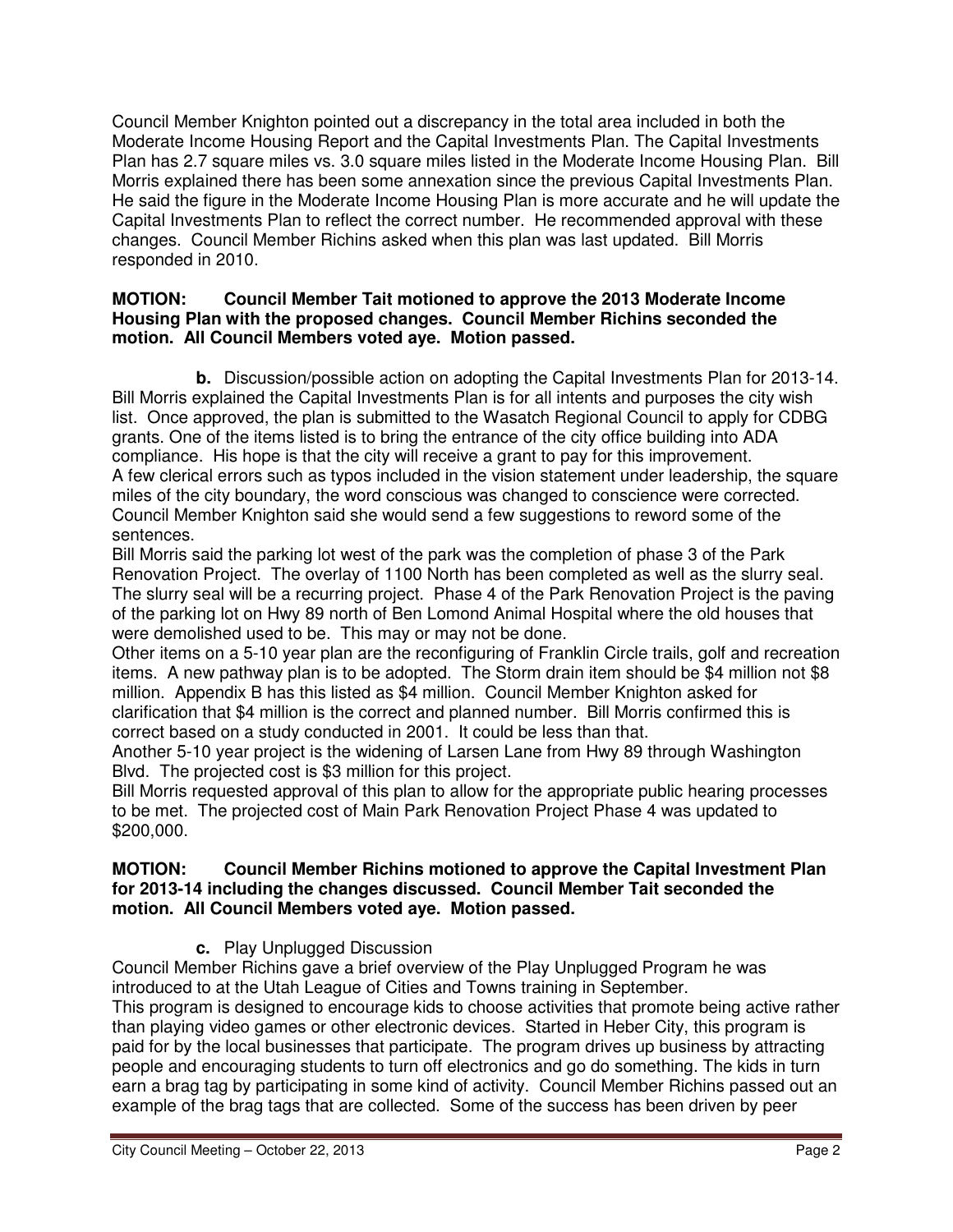pressure to obtain the most tags in a certain time frame. He reported some statistics of how inactive lifestyles have affected the youth and exposed young people to elicit information. He suggested possibly recruiting other neighboring cities to join in the efforts to create a program like this one. The individuals credited for the program are willing to come present a 30 minute presentation on how the program works. The businesses are the ones that sponsor and promote this. They provide the tags. The businesses do not necessarily have to be an activity. They can simply sponsor an activity and provide the tags when the kids participate. The cost to the businesses is about \$1 per tag. The age targeted by this program is kindergarten through 9<sup>th</sup> grade. Council Member Richins encouraged the other Council Members to view the website and give their opinion.

Council Member Knighton agreed she would like to look into this program. She suggested trying to get residents involved. Mayor and Council agreed holding a work session and inviting other neighboring cities to attend might be a good way to start. They gave discussion on when to setup a meeting and decided to check with other cities to see what kind of interest develops before scheduling the presentation. Combining with others cities could help defray any associated costs. Mayor Hendrix pointed out if the businesses are the ones supporting this program the start up costs should be minimal. Mayor and Council agreed to send out the information to other cities and check to see what kind of interest might develop.

> **d.** Discussion/possible action to approve Harrisville City Resolution 2013-11, a resolution of Harrisville City, Utah, increasing the rates for sewer services; and providing an effective date.

Bill Morris reminded Council the 2013-14 budget included a proposed increase to the sewer rate by \$1 per ERU. Council Member Richins asked if this is a graduated increase, and when the last increase was implemented. Mayor Hendrix said the last increase was implemented last year. Each city handles the sewer increases differently, and sewer rates vary between cities. This money helps build up the sewer maintenance fund in case of necessary repairs and allow for future planning. There is a minimum fee the sewer district assesses and then a percentage is collected by the city for the sewer fund for maintenance and future planning. Mayor Hendrix informed Council that Public Works Director Gene Bingham is able to view ¼ of the city's sewer system each year to watch for areas that may need to be addressed. Every 4 years the entire sewer system is reviewed.

**MOTION: Council Member Tait motioned to approved Harrisville City Resolution 2013-11, a resolution of Harrisville City, Utah, increasing the rates for sewer services, and providing an effective date. Council Member Knighton seconded the motion. A roll call vote was taken.** 

**Council Member Richins Yes Council Member Tait Yes Council Member Knighton Yes** 

## **Motion passed 3-0. Council Member Wilhelmsen and Council Member Allen were excused.**

**e.** Discussion/possible action to approve Harrisville City Resolution 2013-12, a resolution of Harrisville City, Utah, imposing the rates for sports fees; and providing an effective date.

Bill Morris pointed out this resolution is not increasing the sports fee but bringing the policy up to date with procedure. City administration and staff decided to include the cost of jerseys for basketball and a shirt and hat for baseball in the sports fee. This will just bring the policy into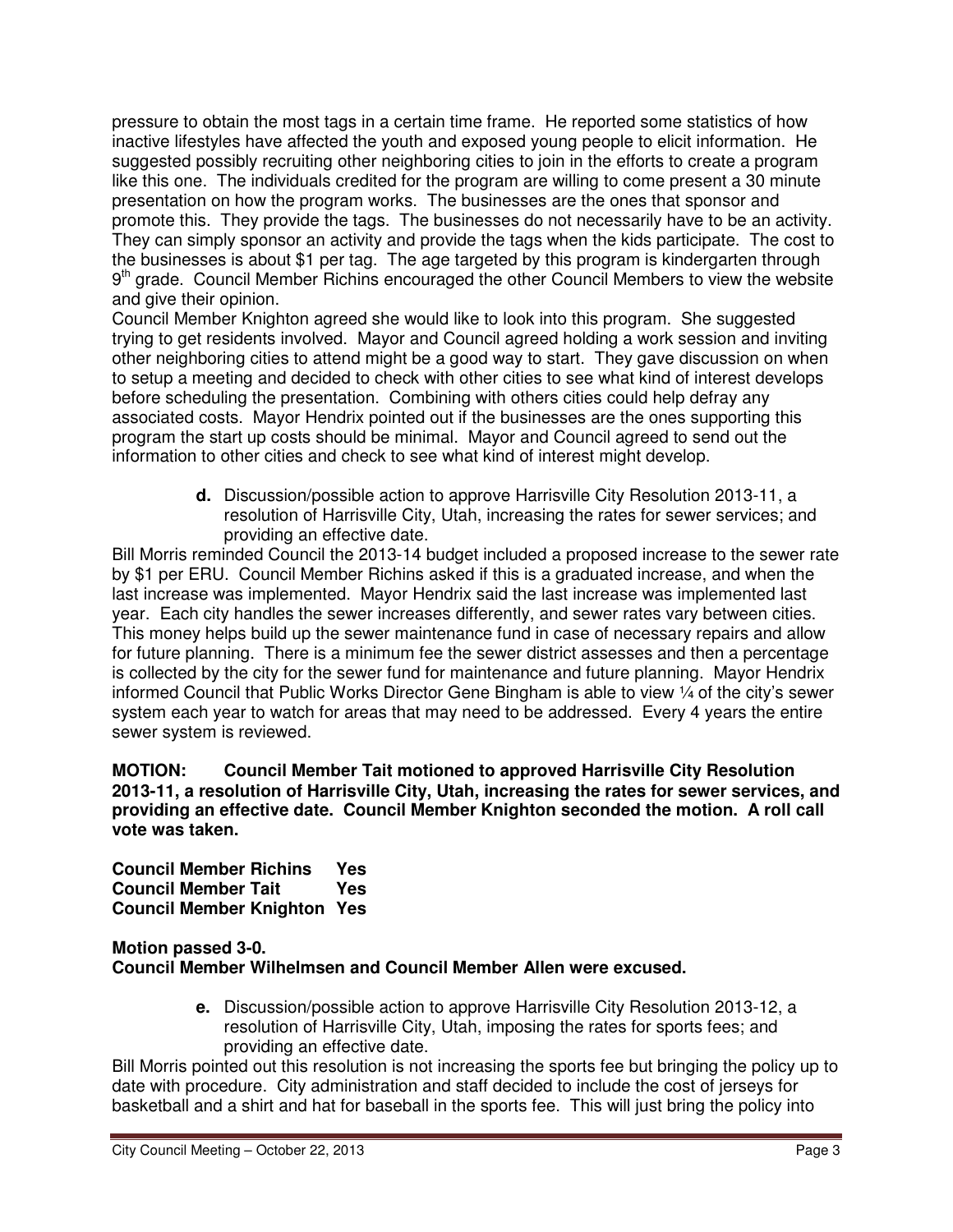compliance with current practices. The \$35 sports fee includes the jersey or shirt and hat. Previously residents were required to purchase these at an additional \$15. The recreation director has been working towards maintaining the jerseys so they can be reused. Mayor and Council discussed current sports fee practices include the option for online payments that has already been implemented. A few clerical issues were address such as the wordage was changed in the title to reflect the imposed sports fees instead of increasing sports fees. The rate increase was changed to fees.

**MOTION: Council Member Knighton motioned to approve Harrisville City Resolution 2013-12, a resolution of Harrisville City, Utah, imposing the rates for sports fees; and providing an effective date including the changes. Council Member Tait seconded the motion. A roll call vote was taken.** 

**Council Member Richins Yes Council Member Knighton Yes Council Member Tait Yes** 

#### **Motion passed 3-0. Council Member Wilhelmsen and Council Member Allen were excused.**

# **5. Public Comments.**

Jennifer Jensen – expressed her concern about the recreation fees, she suggested Council not increase the rates. She said last year a third grade baseball team could not be filled. She said Majestic Elementary is a large school. She asked if staff could give a flyer to each child in the school. She recognized the flyers are sent to both elementary schools, but hoped having one sent home with every child might help get more kids involved.

Her second concern is with 2550 North regarding the changed bus schedule with Weber County School District. The kids are walking in front of the cabin house to the east of the school on 2550 North. She said she heard they are considering putting an asphalt walk way through this area. She is worried about kids walking down the road. She suggested having a safety crossing guard until the paving takes place. She encouraged Council to at least discuss this.

Mayor Hendrix said all three cities have met to discuss this issue recently on more than one occasion. Harrisville staff has made some suggestions to Pleasant View as to how to address this. Ultimately the decision is up to Pleasant View as they own the road. Council Member Tait suggested the PTA be contacted to help address this issue. Mayor Hendrix admitted this has been a difficult situation to address. He gave a brief history of when the Wildflower development continued the end result connected the roads and opened up a walkway for all of these homes that are now within the 1.5 mile distance for walking. Bill Morris said the school district can vary their standards, but they are not choosing this option. Mayor and Council suggested the PTA contact the school district to express their concerns.

# **6. Mayor/Council Follow-Up.**

# **a.** Youth City Council.

Mayor Hendrix pointed out the two people currently overseeing the Youth City Council are now both running for Mayor. He informed Council that Council Member Tait has agreed to assume the leadership role with the Youth City Council. Council Member Richins agreed to meet and introduce Council Member Tait to the kids who are involved. Council Member Knighton pointed out the Youth City Council participants are excited about the prospect of holding fund raisers and having more activities.